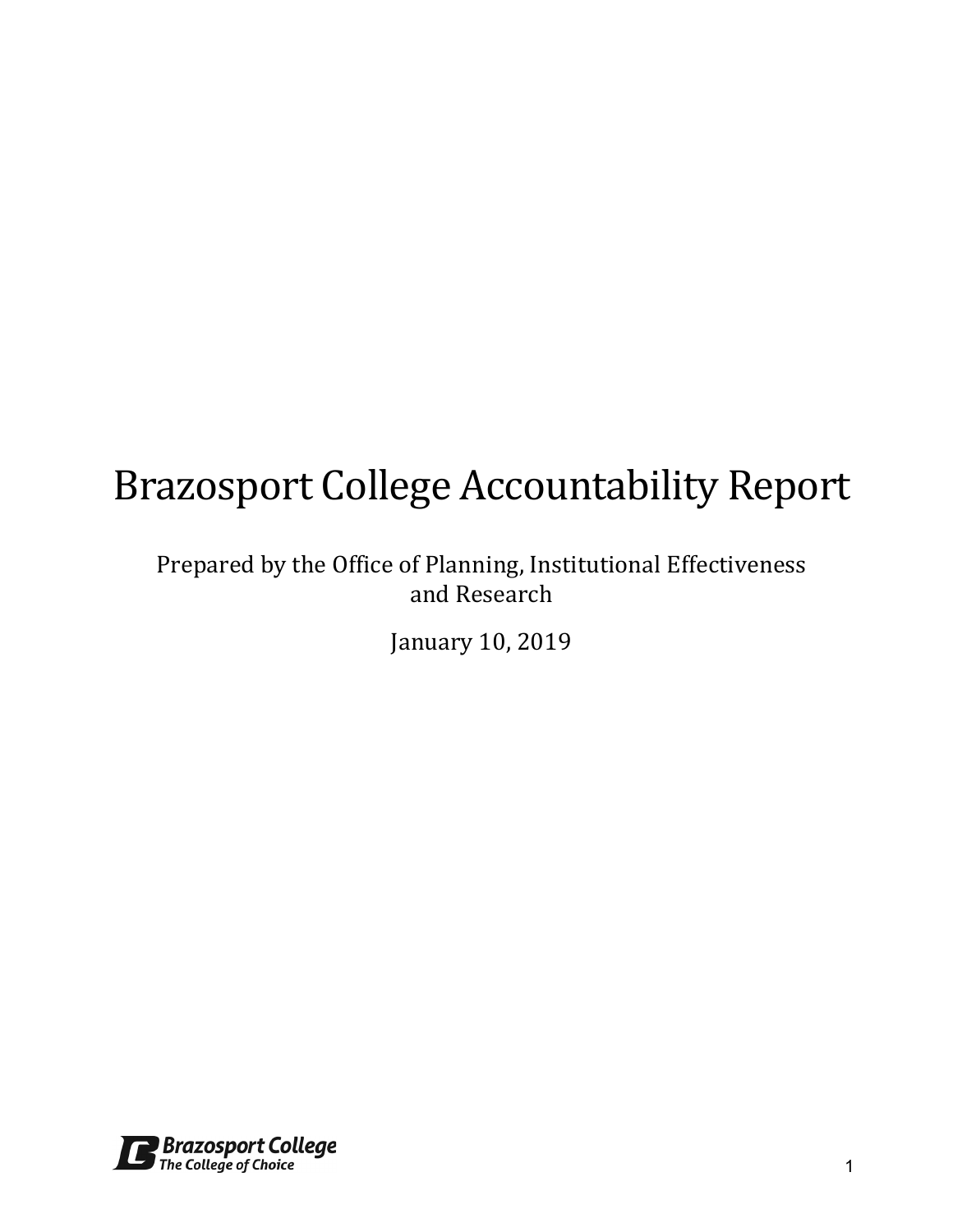#### **Executive Summary**

Community colleges and the Texas Higher Education Coordinating Board (THECB) have created a statewide Accountability System to meet the requirement that they provide "the information necessary to determine the effectiveness and quality of the education students receive at individual institutions," which also serves as "the basis to evaluate the institutions' use of state resources." Accountability System data are reported by individual college and by groups of colleges according to their size. Brazosport College (BC) is in the medium-size category with 21 other colleges. This report contains accountability data on BC and medium-sized colleges as a group. Key points are:

- 1. BC's fall 2018 enrollment headcount is 4,304, which is an increase of 1.8% compared to fall 2017, but about the same as fall 2016.
- 2. Enrollment headcount at BC of Hispanic students increased 16% in the past three years, while the White student category decreased 7% in the past three years. African American fall enrollment remained essentially flat across the four year period.
- 3. Total semester credit hours for BC's 2017-18 credit programs was about the same as the previous year (2016-17) while semester contact hours decreased 1.0% over the previous year.
- 4. Community Education contact hours declined 28% compared to the previous year, probably due to the reduction in the available courses/programs.
- 5. The percentage of part-time students at BC has been about 80% over the past four years, which is higher than the average of 68% for medium-sized colleges.
- 6. Over the past three years  $(2015 2017)$ , approximately 25% of the fall enrollment has been dualcredit students.
- 7. The six-year graduation rate at BC for first-time, full-time students increased from 39% to 44% over the past year. BC's six-year graduation rate is higher than the average of 34% for mediumsized colleges.
- 8. BC awarded 1,091 degrees and certificates in 2017-2018, an increase of 10% compared to the previous year and an increase of 38% compared to two years ago.
- 9. The percentage of BC students who transfer to a senior institution with 30 credit hours or more declined one percentage point from 15.2% in 2016 to 14.2% in 2017. Medium-sized colleges also declined about one percent; 16.1% in 2016 to 15.2% in 2017. The statewide percentage of transfer students to a senior institution did not change over the past year, it remained at 15.7%.
- 10. One year after completing a degree or certificate at BC, 84% of graduates are working compared to 74% for graduates of medium-sized colleges in general. If you combine graduates who are working only, working and enrolled in school, and enrolled in school only, the percentage for BC is 96% and for medium-sized colleges it is 90%.
- 11. The percentages of BC graduates who passed their licensure exams on their first attempt in 2017- 2018 are: Massage Therapy: 100%; Law Enforcement Academy: 100%; Associate Degree in Nursing: 100%, Nurse-LVN: 100%; and Paramedic: 71%.
- 12. BC earned 6,238 Success Points in 2017-2018, which is 4% more than the previous two years. Each district was funded \$172.58 per point for the FY2016 & FY2017 biennium.

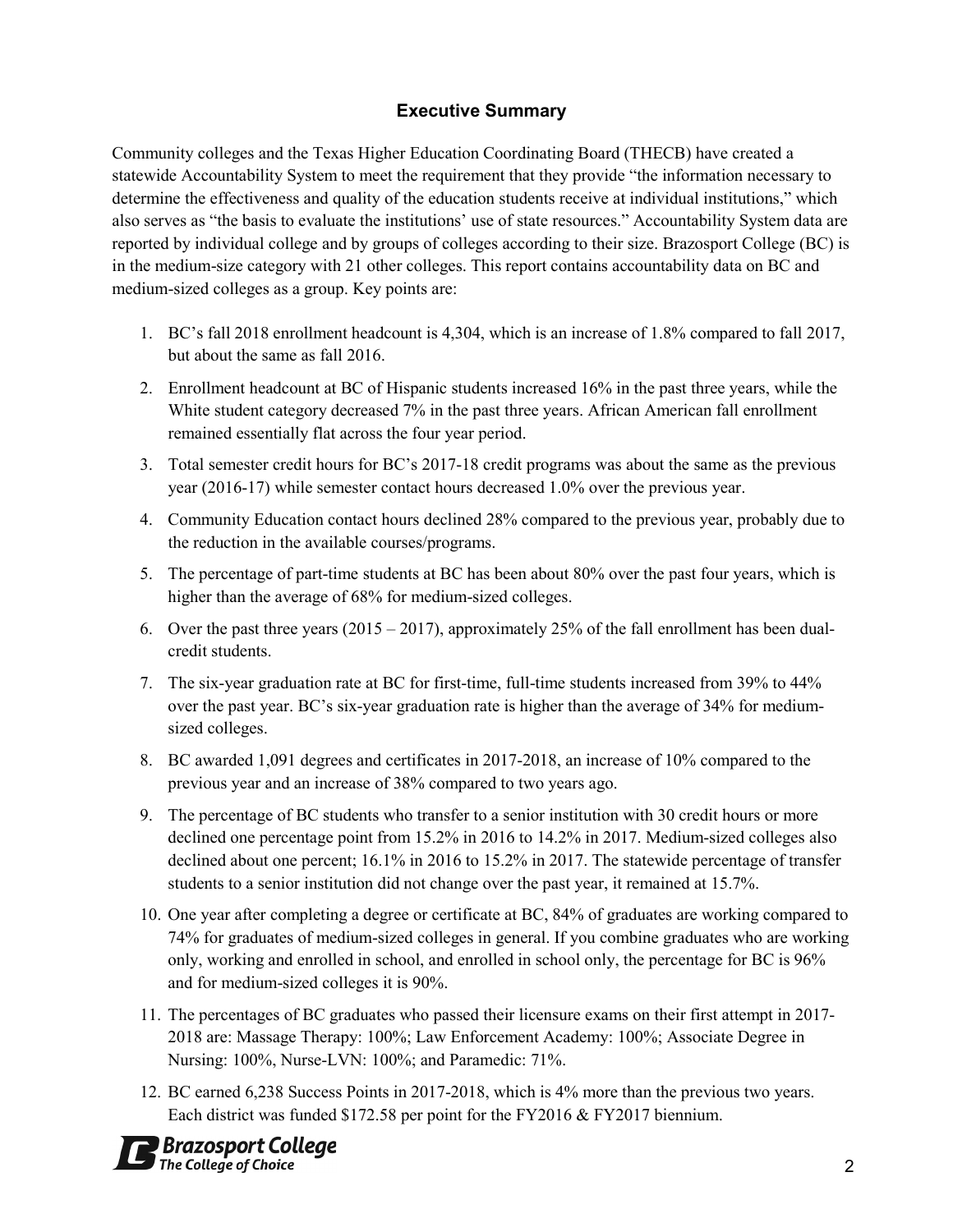# **PARTICIPATION**

## **I. Fall Enrollments by Race and Ethnicity**

The THECB began reporting enrollment data using the new federal race and ethnicity standards with fall 2010 enrollment data. Students self-identify their ethnicity and race. They are allowed to select only one ethnicity, "Hispanic or Latino" or "Not Hispanic or Latino," but they can select multiple races from the five racial categories: American Indian or Alaska Native, Asian, Black or African-American, Native Hawaiian or Other Pacific Islander, and White.

Students who select "Hispanic or Latino" are reported as Hispanic regardless of the racial category they select. Students who select "Not Hispanic or Latino" are reported according to the race they select. Very few students at Brazosport College report themselves as American Indian or Alaska Native, Asian, or Native Hawaiian or Other Pacific Islander, so these students are grouped together in the "Other" category. Students who elect not to identify their race or ethnicity and students who identify as non-Hispanic and more than one race are also grouped in the "Other" category.



Table 1 indicates fall enrollments by race/ethnicity and total enrollment for the past four fall semesters (2015 – 2018). Overall, Brazosport College's total fall 2018 enrollment increased slightly (1.8%) compared to the previous fall semester. To place this in context, the preliminary total fall 2018 enrollment change across all Texas community colleges increased 4.16%\*.

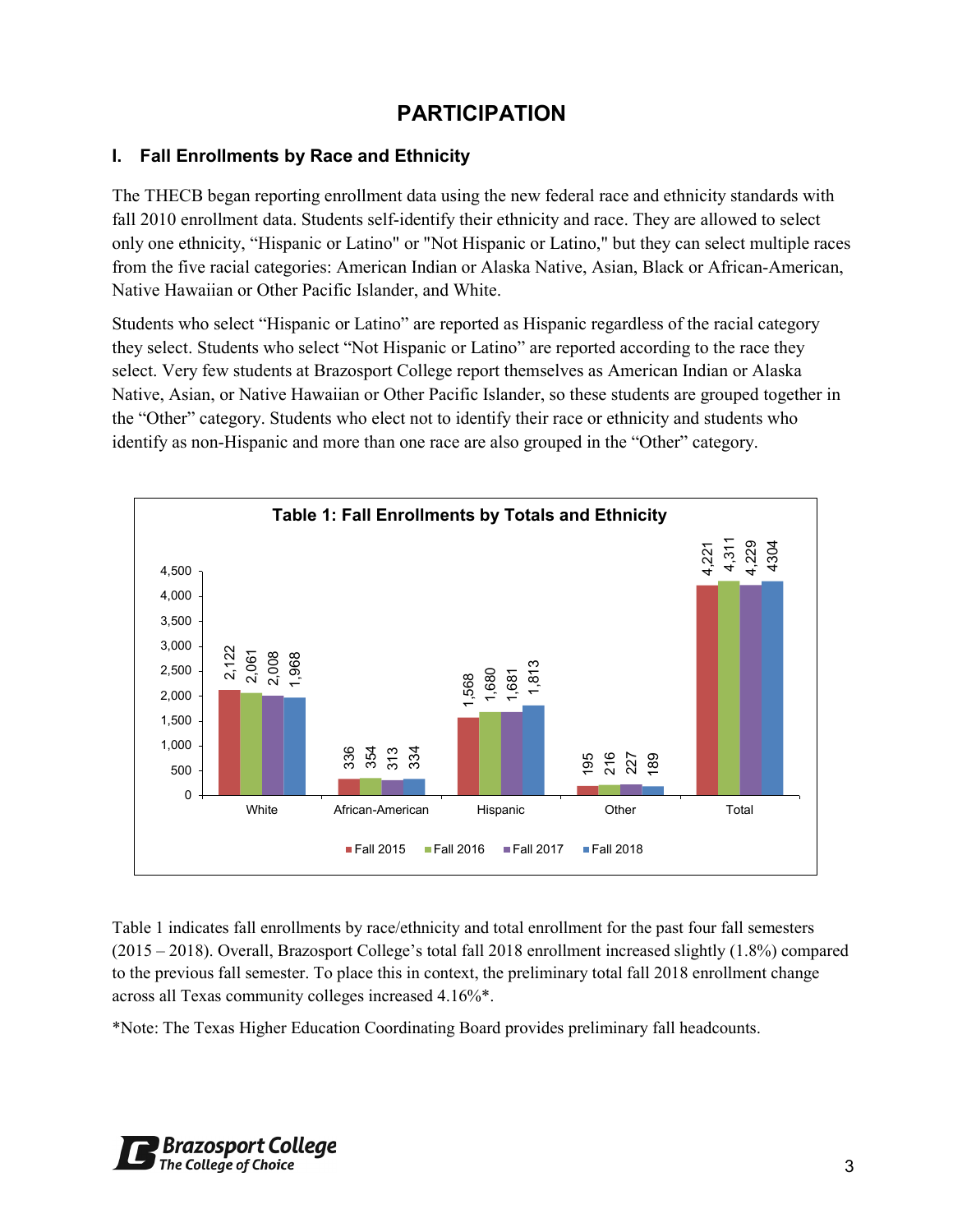| Table 2:                           |           |           |           | 2 Year<br>% Change<br>FY2015 to | 1 Year<br>% Change<br>FY2016 to |
|------------------------------------|-----------|-----------|-----------|---------------------------------|---------------------------------|
| <b>SEMESTER CREDIT HOURS</b>       | FY2015    | FY2016    | FY2017    | FY2017                          | FY2017                          |
| State Funded - Academic            | 48,771    | 48,354    | 49,682    | 1.9%                            | 2.7%                            |
| State Funded - Technical           | 23,554    | 24,551    | 23,079    | $-2.0%$                         | $-6.0\%$                        |
| State Funded - BAT                 | 2,714     | 2,792     | 2,921     | 7.6%                            | 4.6%                            |
| Non Funded Credit                  | 1,131     | 1,298     | 1,344     | 18.8%                           | 3.5%                            |
| <b>Total Semester Credit Hours</b> | 76,170    | 76,995    | 77,026    | 1.1%                            | 0.0%                            |
|                                    |           |           |           |                                 |                                 |
| <b>SEMESTER CONTACT HOURS</b>      |           |           |           |                                 |                                 |
| State Funded - Academic            | 876,600   | 875,728   | 899,620   | 2.6%                            | 2.7%                            |
| State Funded - Technical           | 630,832   | 647,728   | 604,176   | $-4.2\%$                        | -6.7%                           |
| State Funded - BAT                 | 43,152    | 44,672    | 46,736    | 8.3%                            | 4.6%                            |
| Non Funded Credit                  | 19,640    | 22,704    | 24,188    | 23.2%                           | 6.5%                            |
| <b>Total Credit Contact Hours</b>  | 1,570,224 | 1,590,832 | 1,574,720 | 0.3%                            | $-1.0%$                         |
| <b>Community Education (CE)</b>    | 26,913    | 27,198    | 19,622    | $-27.1%$                        | $-27.9%$                        |
| Non Funded CE                      | 0         | 18        | $\Omega$  | $0.0\%$                         | $-100.0\%$                      |
| <b>Total CE Contact Hours</b>      | 26,913    | 27,216    | 19,622    | $-27.1%$                        | $-27.9%$                        |

## **II. Semester Credit Hours and Contact Hours**

Table 2 shows that credit hours for academic, technical and Bachelor of Applied Technology (BAT) programs were flat over the past year (total credit hours did not increase or decrease compared to the previous year 2016.) However, contact hours for academic, technical and BAT programs decreased slightly (-1.0%) compared to the previous year. The THECB Accountability System reports Community Education (CE) contact hours only. Table 2 shows a decline in CE contact hours over the past two years.

Community Education hours have declined due to the reduction of classes that, if held, would have saturated the local job market such as Certified Nurse Aid and Medical Assistant. Additionally, an instructor with a large student following passed away and those classes have been absorbed by the Center for Arts and Sciences. The CE department is exploring a realignment of its programs to mirror the credit program's meta majors and pathways as well as concentrating on workforce programs to attract new students.

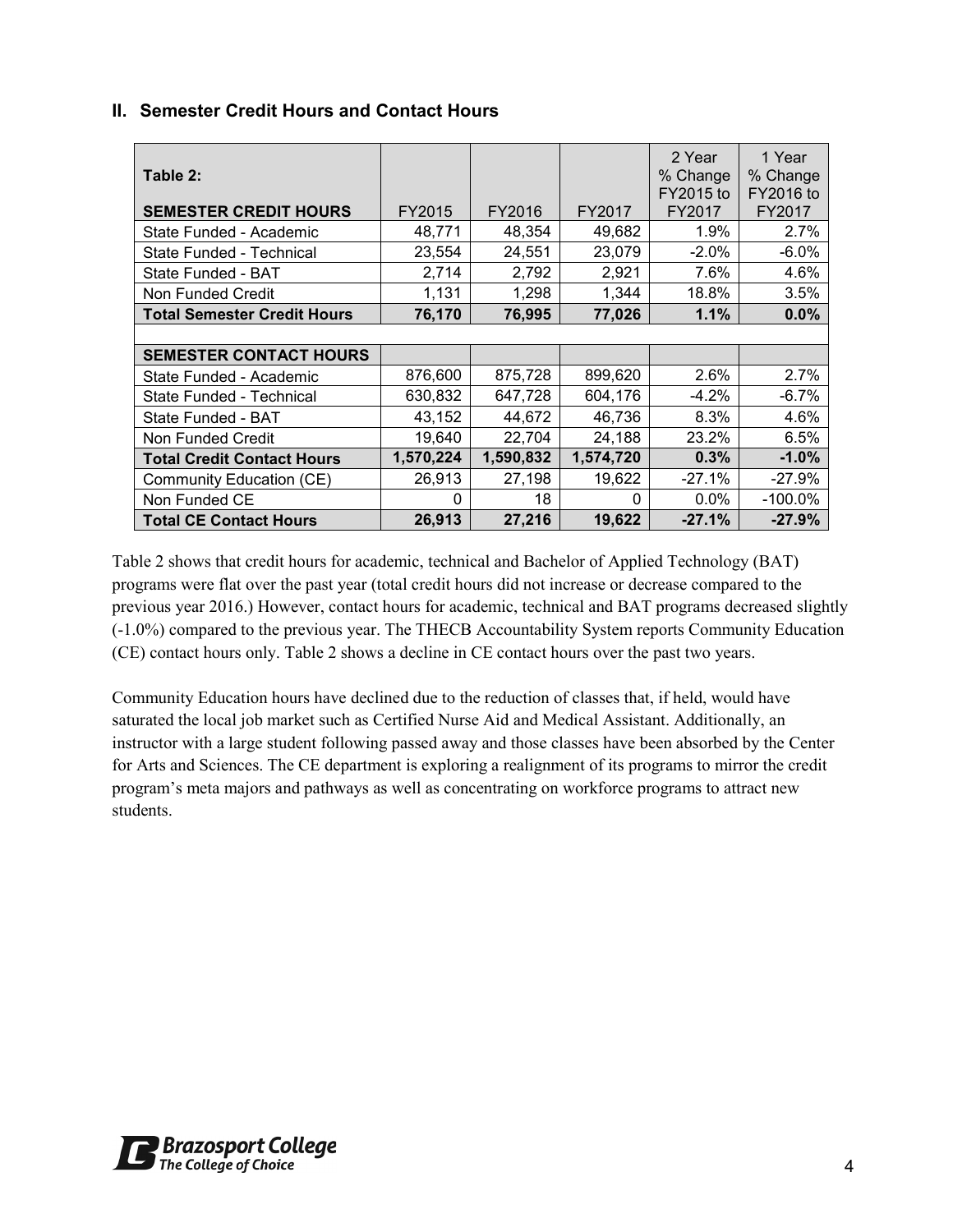#### **III. Full-Time / Part-Time Student Enrollment**



A student is considered full-time if he or she is enrolled in 12 or more semester credit hours and part-time if enrolled in fewer than 12 semester credit hours. The percentage of fall 2017 full-time and part-time students at BC was about the same as the previous reported fall semesters. BC continues to have a higher percentage of part-time students than many colleges of its size. When comparing BC to other mediumsized colleges, the percentage of part-time students at other medium-sized colleges was lower (68.2% medium colleges *vs*. 80.0% BC).



## **IV. Dual Credit Enrollment**

Brazosport College dual credit enrollment has risen 4 percentage points over the past four years. Students are classified as dual credit if they are taking Brazosport College classes while enrolled as a high school student. The increase in course offerings at the high school campuses has most likely attributed to the increase in dual credit enrollment.

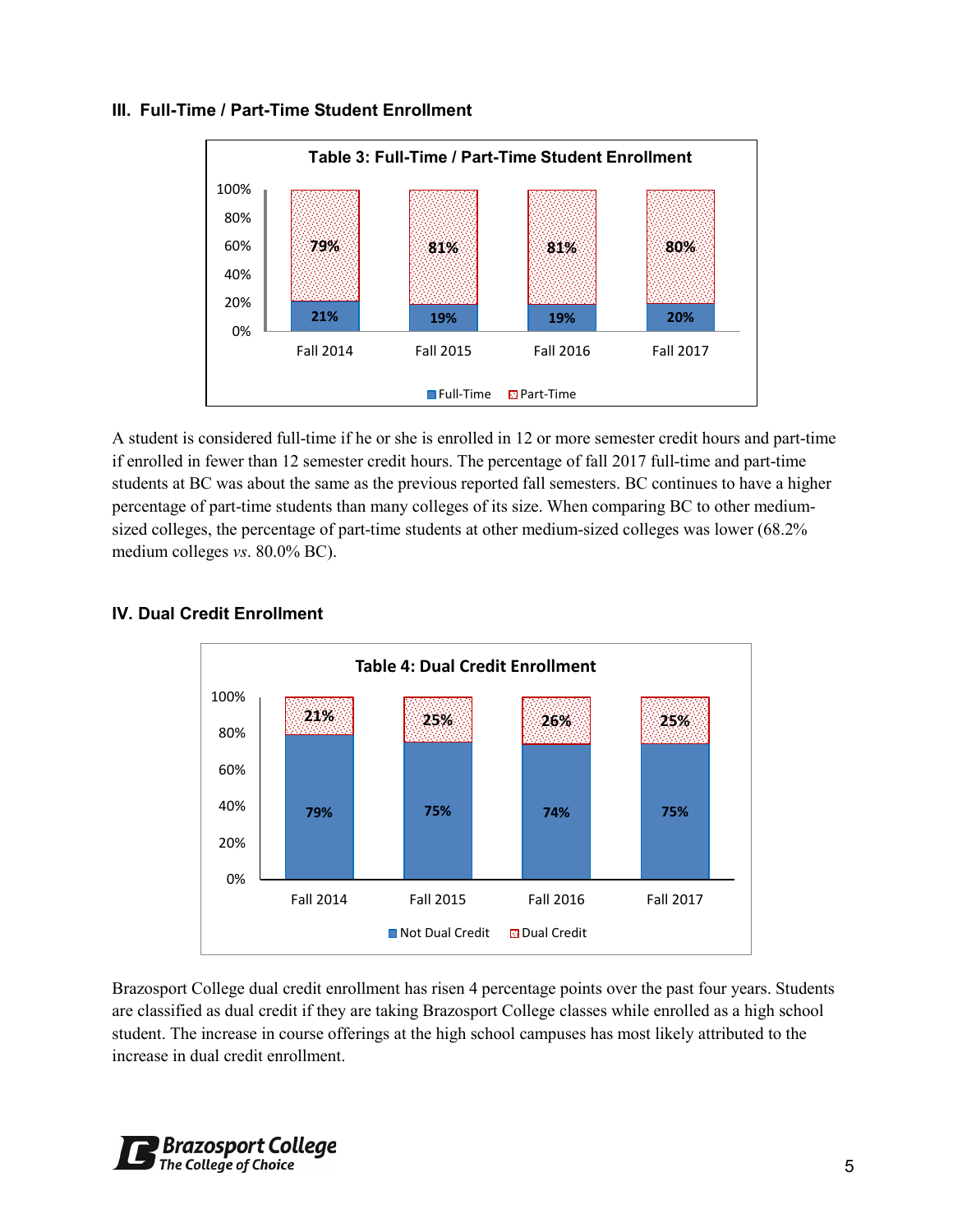## **SUCCESS**

#### **V. Graduation/Persistence Rates**

Graduation and persistence rates are important measures of success. Students successfully achieve their educational goal by graduating and receiving a degree or certificate. Tables 5 – 6 report on Brazosport College's graduation rates comparing them to medium-sized colleges and disaggregating by ethnicity. The six-year graduation rate cohort includes students who were first-time, full-time credential-seeking students who enrolled in a minimum of 12 semester credit hours their first fall semester. The graduation rate measures the percentage of cohort students who graduated from Brazosport College or another Texas public or independent institution in six years.



Brazosport College's FY2017 six-year graduation rate increased (5.0%) compared to the past year. BC's six-year graduation rate is also about 10% higher than medium-sized colleges overall (34.1%) and two-year institutions statewide (33.7%). The many student success initiatives within the college may be having a positive impact on graduation rates.

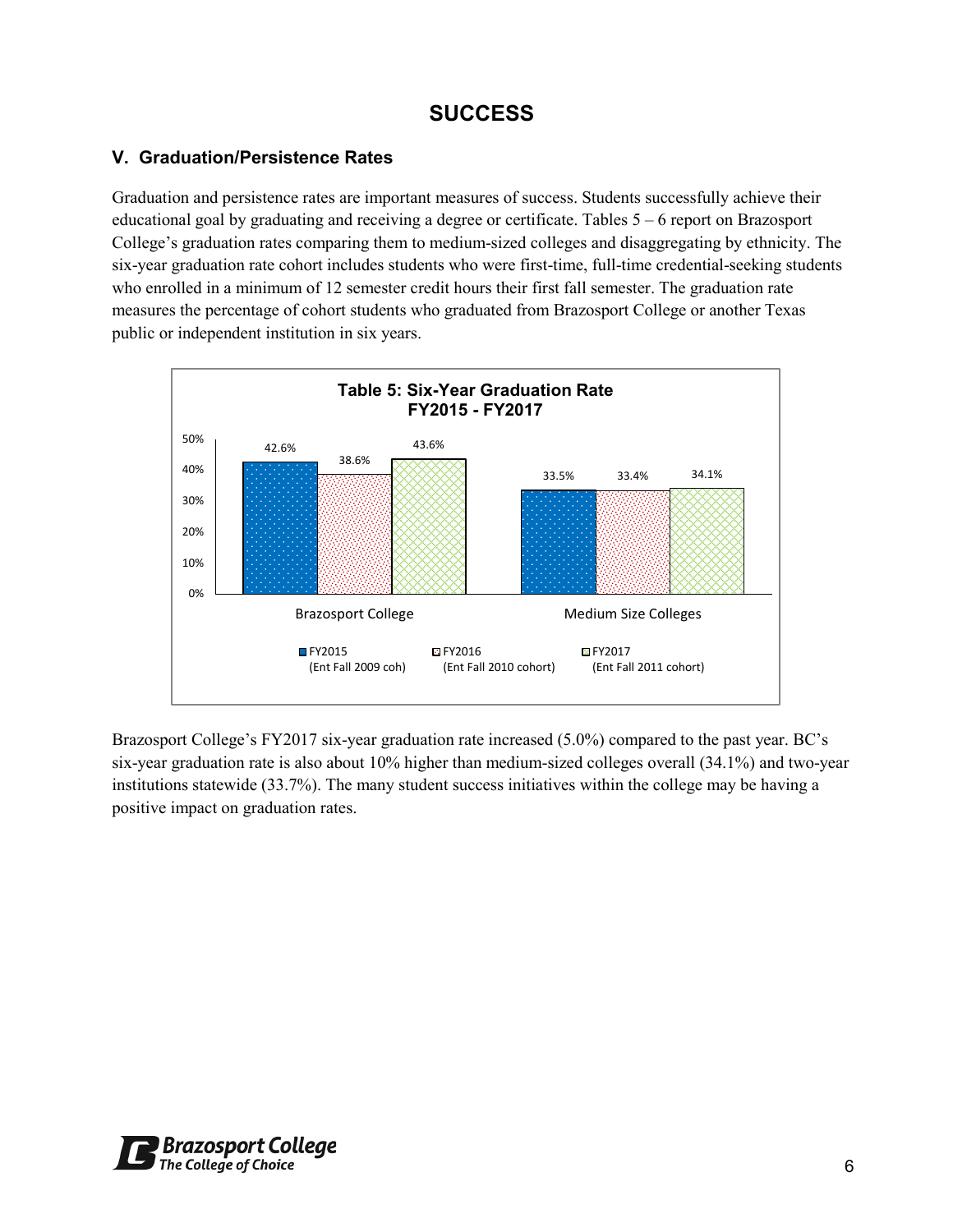

Table 6 indicates the percentage of first-time, full-time, credential-seeking undergraduates by entering cohort who have graduated or are still enrolled in Texas public and private higher education institutions after six academic years, disaggregated by ethnicity. There has been little fluctuation in the six-year graduation and persistence rate for the White and Hispanic ethnic categories over the past two years. The African American category has seen the largest decrease in students graduating or still enrolled within six years, compared to FY2015. However, the number of first-time, full-time African American students enrolled each year is less than 30, so changes of one or two students appear as large percentage changes.



**VI. Degrees and Certificates Awarded**

During fiscal year 2017, BC awarded the highest number of degrees and certificates over the past three years (Table 7). The number of degrees and certificates awarded increased by 38% from FY2015 to FY2017 and increased by 10% compared to the previous fiscal year. African American students and Hispanic students increased the number of awards achieved by approximately 50% from FY2015 to FY2017.

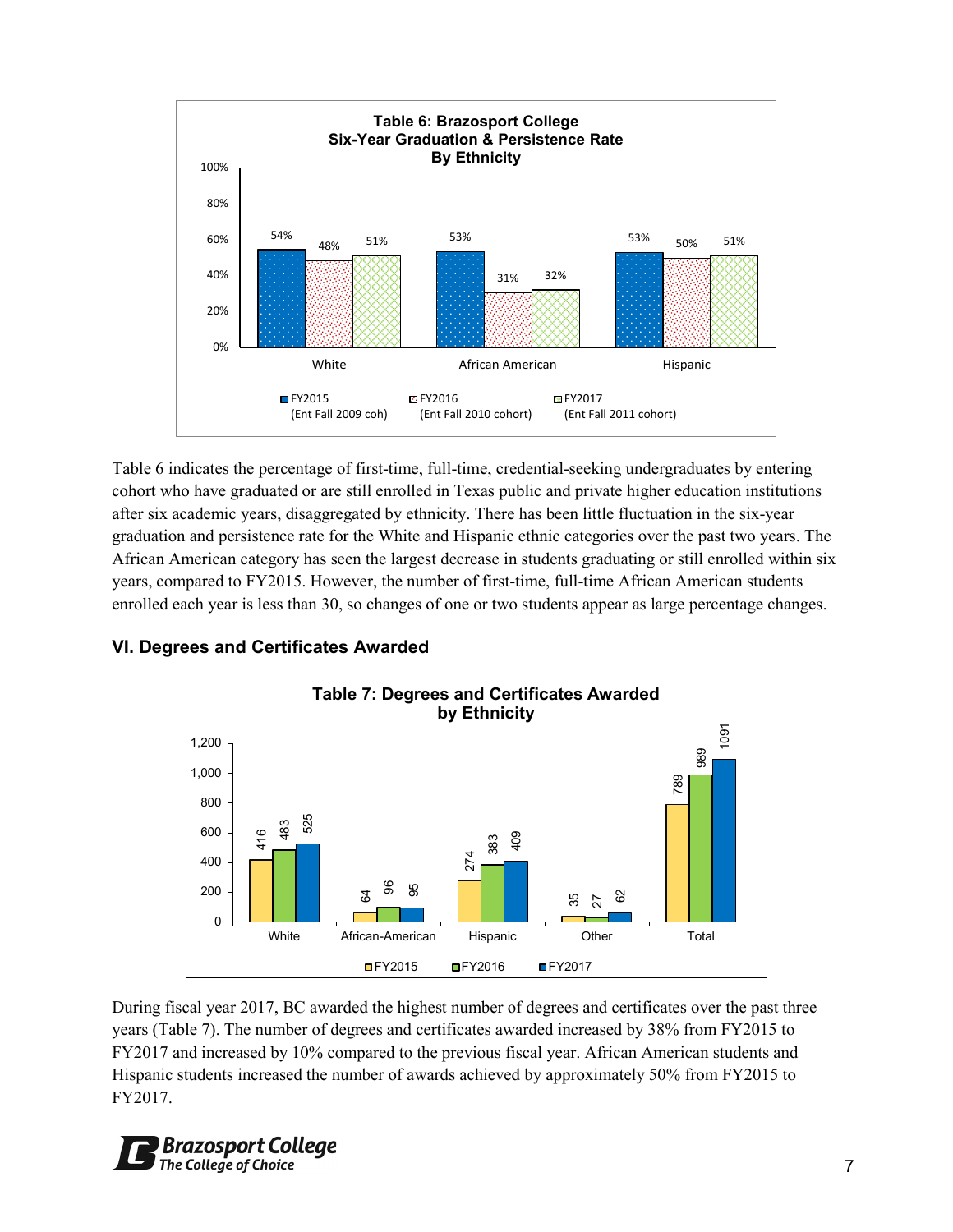

## **VII. Percent of Students Who Transfer to a Senior Institution**

This measure represented in Table 8 includes the cohort of first-time students who enrolled at BC six years prior to the year reported and accumulated at least 30 credit hours at the institution before transferring for the first time to a four-year institution. Although this report omits students who completed fewer than 30 semester credit hours before transfer, it does provide a way of comparing transfer results among similar colleges. In 2017, transfer rates decreased slightly (1.0%) among BC and medium-sized colleges compared to the previous year. Statewide the percentage of students who transfer to a senior institution with 30 credit hours did not change compared to the previous year.

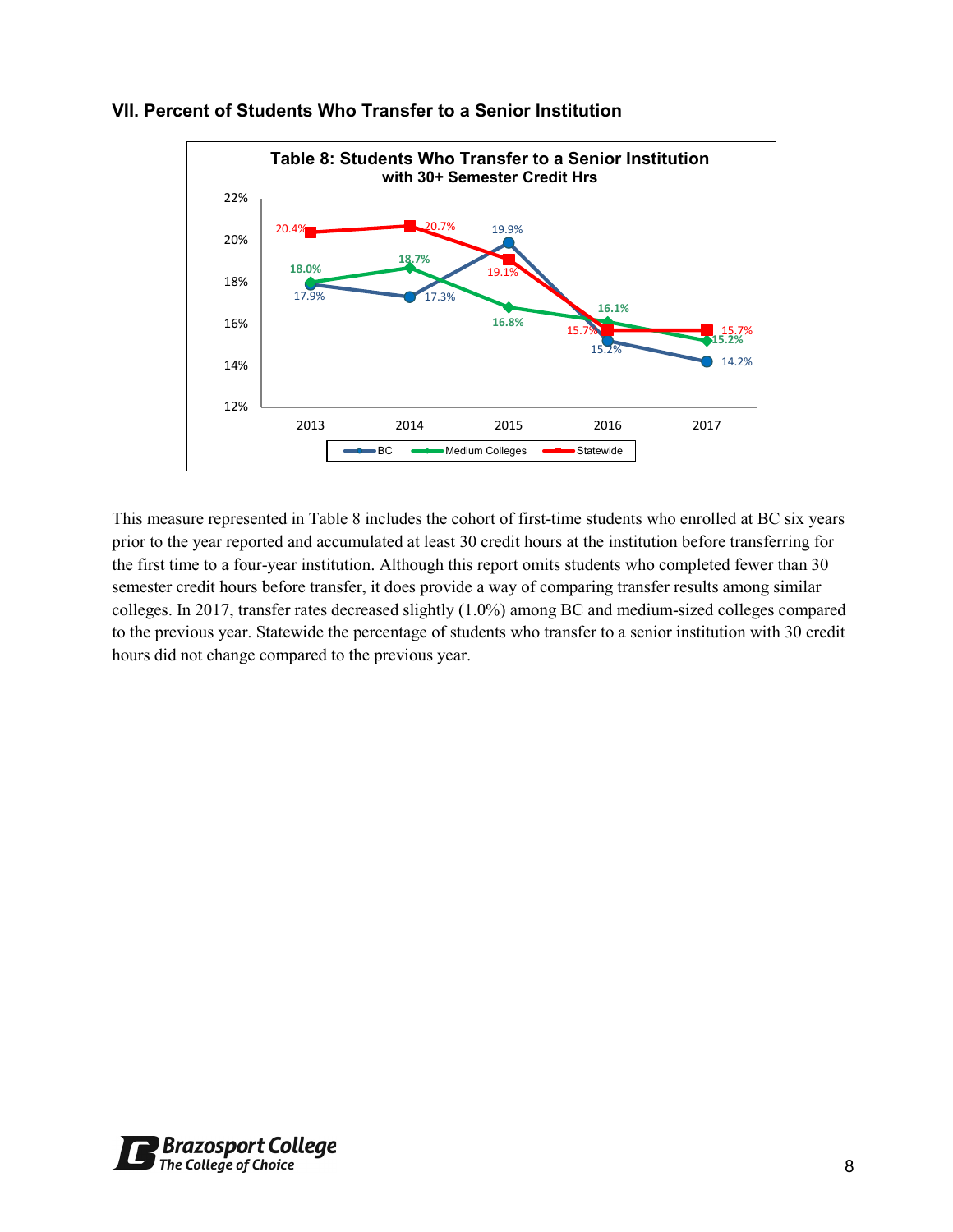#### **VIII. Status after Graduation**



The pie chart shows differences in enrollment status within one year of completing a degree or a certificate at Brazosport College. Brazosport College graduates are more likely to be employed within one year of graduation (56.6%) compared to medium college graduates (46.1%). However, a larger percentage of medium college graduates are continuing their education ("enrolled only" and "working & enrolled") compared to Brazosport College graduates.

## **EXCELLENCE**

## **IX. Licensure Rates**

| <b>Table 9: Licensure Pass Rates</b>          | 2014-15    | 2015-16 | 2016-17 |
|-----------------------------------------------|------------|---------|---------|
| Massage Therapy                               | 100        | 100     | 100     |
| Law Enforcement, Peace Officer-Academy        | 100<br>100 |         | 100     |
| <b>Emergency Medical Technician-Paramedic</b> | 47         | 63      | 71      |
| Nurse-LVN                                     | 100        | 100     | 100     |
| <b>Associate Degree Nursing</b>               | 93         | 91      | 100     |

Over the past years, BC has made progress in improving the pass rates in several of its programs (Table 9). In 2016-2017, four of five programs achieved 100% licensure pass rates. Even though the 2016-2017 Emergency Medical Technician – Paramedic pass rate was not 100%, the pass rate increased by 24% compared to 2014-2015. Licensure pass rates include only results for first-time test takers. Students have opportunities to retest on State licensure exams.